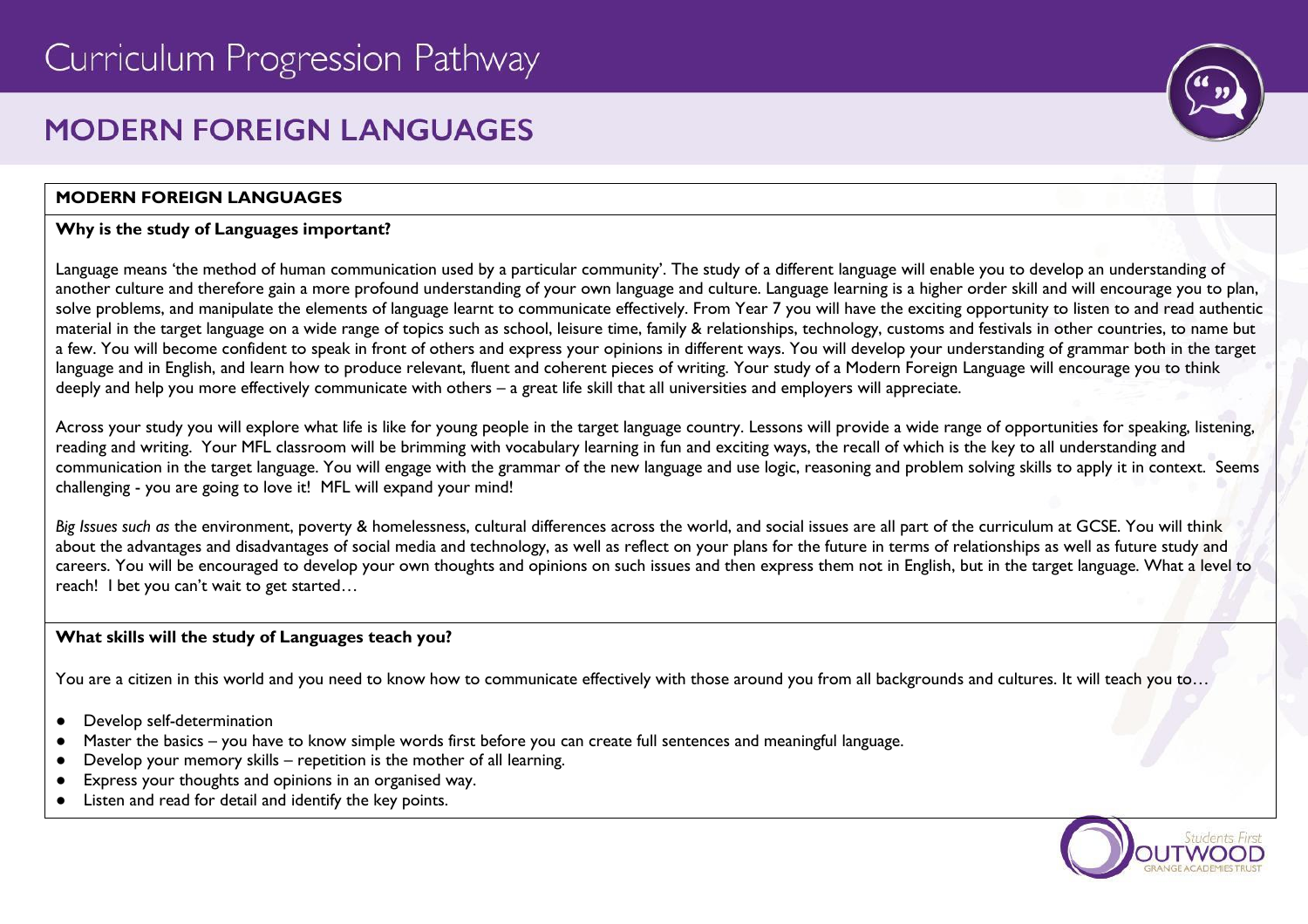● Take risks and be confident.

#### **What will you know and understand from your study of Languages?**

#### **You will …**

- understand grammar and apply it in different contexts.
- communicate effectively in writing for a variety of purposes across a range of specified contexts.
- manipulate the language using and adapting a variety of structures and vocabulary with increasing frequency
- interact effectively in speech; initiate and develop conversations, ask and answer questions, respond to unexpected questions.
- identify the overall message, key points, details and opinions in a variety of short and longer spoken or written passages.
- deduce and infer meaning from a variety of spoken or written texts.
- translate into and out of the target language.

## **How does your study of Languages support your study in other subjects?**

Study of any subject in our curriculum takes full advantage of links with other subject areas- we term these as interdisciplinary links and we make the most of them because we know that deep learning requires the transference of knowledge and skills from one topic of learning to another. Once you can transfer your learning across topics and subject areas then you are really mastering what you know and how to apply your understanding and skills.

Modern Foreign Languages touches on so many other subjects; language learning is the development of literacy skills, which are essential to the study of all subjects. In years 7 and 8, students complete a cultural unit that could be about an artist, a book, a film or the study of a custom or festival in the target language culture. At GCSE and A Level, students discuss global and social issues, which link to study in Science, Geography, Religious Education and Citizenship. There are very close links with the study of English in terms of grammatical language, expressing opinions and developing arguments, as well as the use of literary texts both at GCSE and at A level. You will learn methods of thinking and research that are widely applicable to other subject areas helping your thinking in all subjects.

#### **How can you deepen your understanding of Languages?**

We want to inspire you with a passion for language learning and a greater appreciation of different cultures. The MFL department offers lots of great opportunities for you to really engage with this fabulous subject. The Year 7 French Spelling Bee competition offers challenge, fun and the opportunity for you to represent our academy in the finals of this Trust wide competition. We also plan to offer enrichment for KS3 where you can explore German culture further, learn more about the language through the use of games and films. For GCSE students, we offer targeted support or further development to help advance your knowledge and understanding. So get involved! Become a linguist.

## **How are you assessed in Modern Foreign Languages?**

Throughout the 5 years Modern Foreign Language course you are assessed using the following assessment objectives which ensure that you can cumulatively build your subject understanding in preparation for future GCSE and A Level study. At GCSE we study the AQA specification. There are half termly assessment points each year that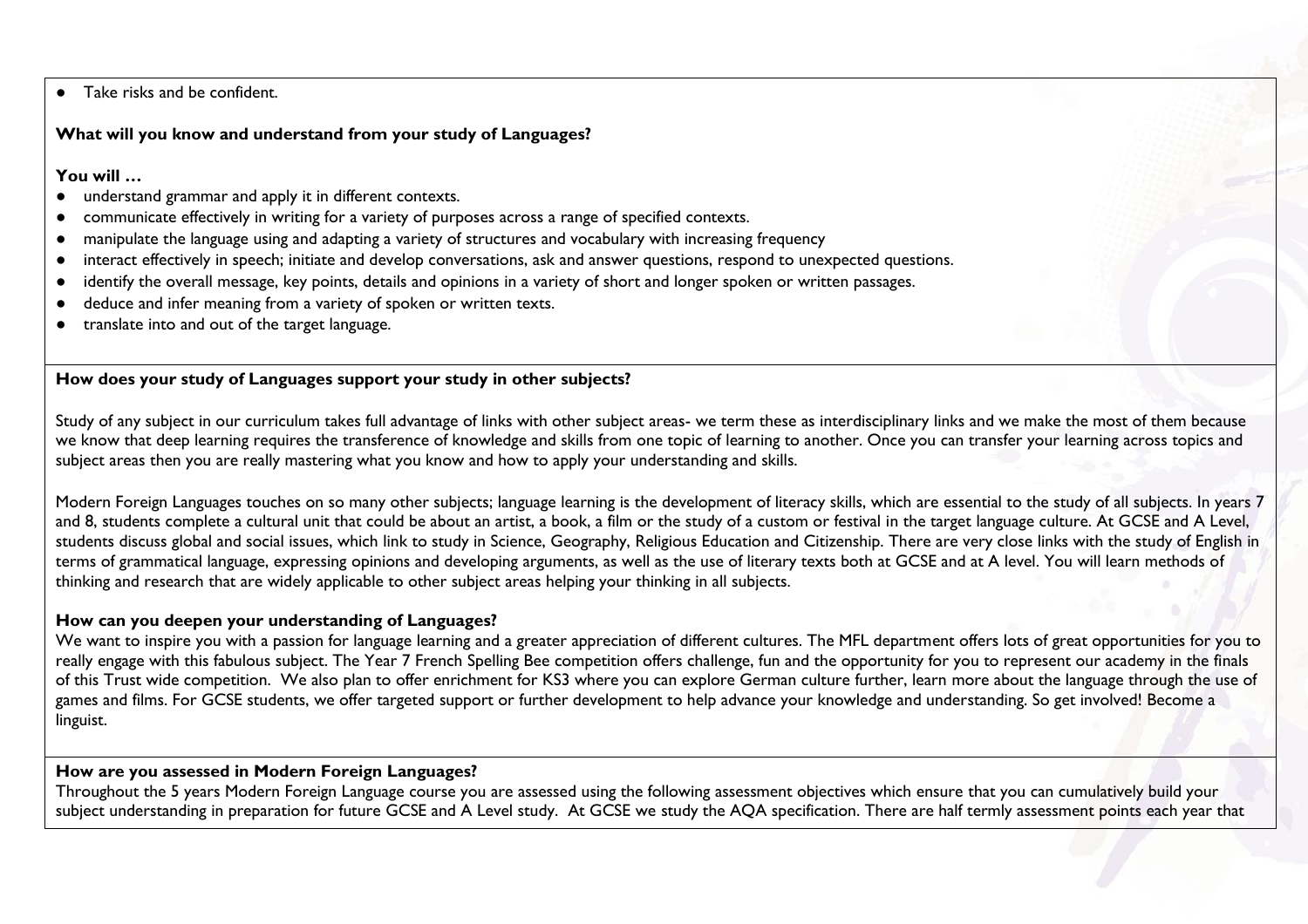we term Praising Stars©. For younger years we base our assessment on our subject mapping of the age related expectations across the curriculum, assessing your performance against these expectations. At GCSE we make predictions informed by our holistic assessment of your progress against the key assessment objectives of the GCSE AQA Specification and your aspirational GCSE targets.

## **Key Assessment Objectives**

AO1: LISTENING: understand and respond to spoken language.

AO2: SPEAKING: communicate and interact in speech.

AO3: READING: understand and respond to written language.

AO4: WRITING: communicate in writing.

## **How can MFL support your future?**

We offer the study of GCSE and we encourage your continued study in this fantastic subject. Yet we know that choice and personal interest are important aspects of worthy study. Whether you have continued your study of Languages into GCSE or A level or not you will have accessed this enriching subject and its study will have taught you to think differently and deeply.

Modern Foreign Languages are offered at most prestigious universities either as a single honours or a joint honours subject studied alongside other disciplines e.g. Linguistics, Law, Politics, Tourism, International Studies, History, English, Philosophy. The very fact that you have been able to study linguistic thinking will help your future application be they for colleges, universities, apprenticeships or employment.

Careers that the study of MFL supports include:

- **Translator**
- **Interpreter**
- Teacher in the UK or abroad.
- Lawyer
- **Marketing executive**
- Diplomatic service officer
- International aid/ development worker
- Tour manager
- International hotel or catering manager
- Media/ advertising
- Logistics
- IT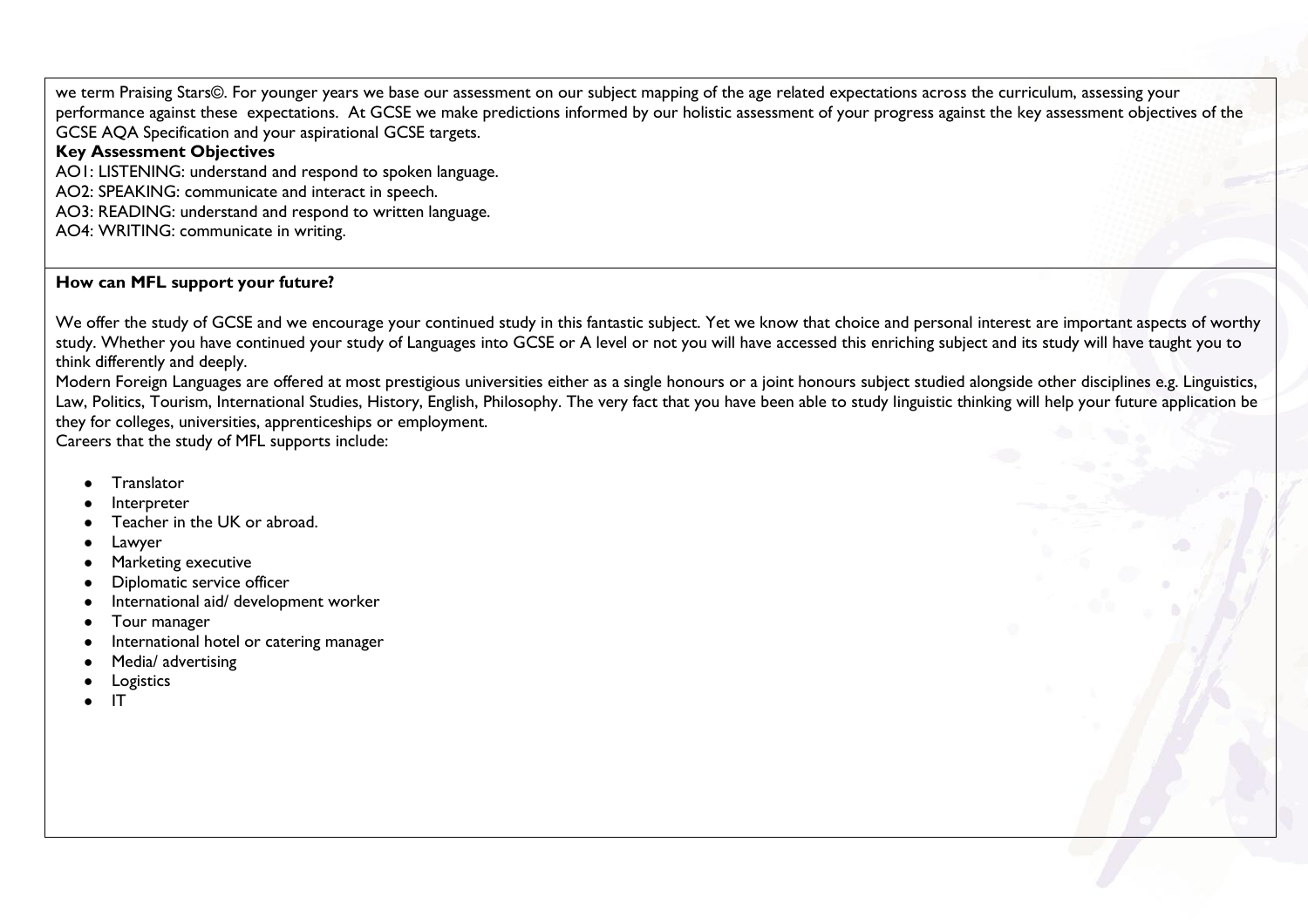|                              | <b>CURRICULUM PROGRESSION PATHWAY FOR MODERN FOREIGN LANGUAGES AT OUTWOOD ACADEMY BISHOPSGARTH</b>                                                                                                                                                                                                                                                                                |                                                                                                                                                                                                                                                                                                   |                                                                                                                                                                                                                                                                                                                                                                                                                                                                                        |                                                                                                                                                                                                                                                                                                                                                                                                                                |                                                                                                                                |  |
|------------------------------|-----------------------------------------------------------------------------------------------------------------------------------------------------------------------------------------------------------------------------------------------------------------------------------------------------------------------------------------------------------------------------------|---------------------------------------------------------------------------------------------------------------------------------------------------------------------------------------------------------------------------------------------------------------------------------------------------|----------------------------------------------------------------------------------------------------------------------------------------------------------------------------------------------------------------------------------------------------------------------------------------------------------------------------------------------------------------------------------------------------------------------------------------------------------------------------------------|--------------------------------------------------------------------------------------------------------------------------------------------------------------------------------------------------------------------------------------------------------------------------------------------------------------------------------------------------------------------------------------------------------------------------------|--------------------------------------------------------------------------------------------------------------------------------|--|
|                              | <b>YEAR 7</b>                                                                                                                                                                                                                                                                                                                                                                     | <b>YEAR 8</b>                                                                                                                                                                                                                                                                                     | <b>YEAR 9</b>                                                                                                                                                                                                                                                                                                                                                                                                                                                                          | YEAR 10                                                                                                                                                                                                                                                                                                                                                                                                                        | YEAR II                                                                                                                        |  |
| <b>Autumn</b>                | Introduction to the<br>target language/<br>cultural myths.<br>Learn the basics -<br>$\bullet$<br>days, months,<br>numbers, greetings<br>and colours.<br>Talk about your family<br>$\bullet$<br>and pets<br>Grammar: High<br>$\bullet$<br>frequency conjugation<br>for verbs such as<br>"avoir" (to have)<br>Speaking/reading out<br>$\bullet$<br>loud focus: alphabet/<br>phonics | Technology in everyday<br>life.<br>Talk about technology &<br>what it is used for.<br>Talk about the<br>advantages &<br>disadvantages of social<br>media.<br>Speaking skills - photo<br>card & listening and<br>reading for key<br>information.<br>Grammar: comparisons,<br>key verbs in 3 tenses | <b>Cultural understanding of</b><br><b>French speaking countries</b><br>Introduce the concept of<br>$\bullet$<br>Francophonie/ geography.<br>Discuss environmental issues in<br>$\bullet$<br>the French speaking world.<br>Discuss societal issues: look at<br>$\bullet$<br>poor and rich countries within<br>the French speaking world.<br>Writing focus: 25 word bullet<br>$\bullet$<br>points/75 word bullets<br>Grammar: comparisons,<br>$\bullet$<br>passive voice, present tense | Theme 2: Identity & Culture.<br>Topic: Technology in everyday<br>life<br>Talk about technology & what it<br>$\bullet$<br>is used for.<br>Give opinions on technology &<br>social media.<br>Describe the advantages &<br>Disadvantages of social media.<br>Consider life without<br>$\bullet$<br>technology.<br>Writing skills - 90 & 150 words<br>& translation.<br>Speaking skills - conversation /<br>role play / photocard. | All themes &<br>Topics.<br>Skills focus writing -<br>improving writing &<br>translation skills.                                |  |
| <b>Autumn</b><br>$\mathbf 2$ | Design a superhero.<br>Describe people<br>$\bullet$<br>physically/ personality.<br>Grammar: Use 'to be'<br>and 'to have and<br>understand adjective<br>agreements.                                                                                                                                                                                                                | Holidays.<br>Grammar: review<br>forming the past, present<br>and future tenses and<br>use them appropriately<br>in your written and<br>spoken work.                                                                                                                                               | The World of work<br>Understanding job adverbs<br>Writing skills: practise<br>$\bullet$<br>applying for jobs in French                                                                                                                                                                                                                                                                                                                                                                 | Theme 2: Local, national etc.<br>areas of interest.<br><b>Topic: Holidays &amp; Travel</b><br>Talk about holiday destinations,<br>transport & accommodation.<br>Use the present, past, imperfect<br>& future tense.<br>Talk about past & ideal holidays.<br>$\bullet$                                                                                                                                                          | <b>All themes</b><br>& Topics.<br>Skills focus listening &<br>reading - improving<br>exam technique for all<br>question types. |  |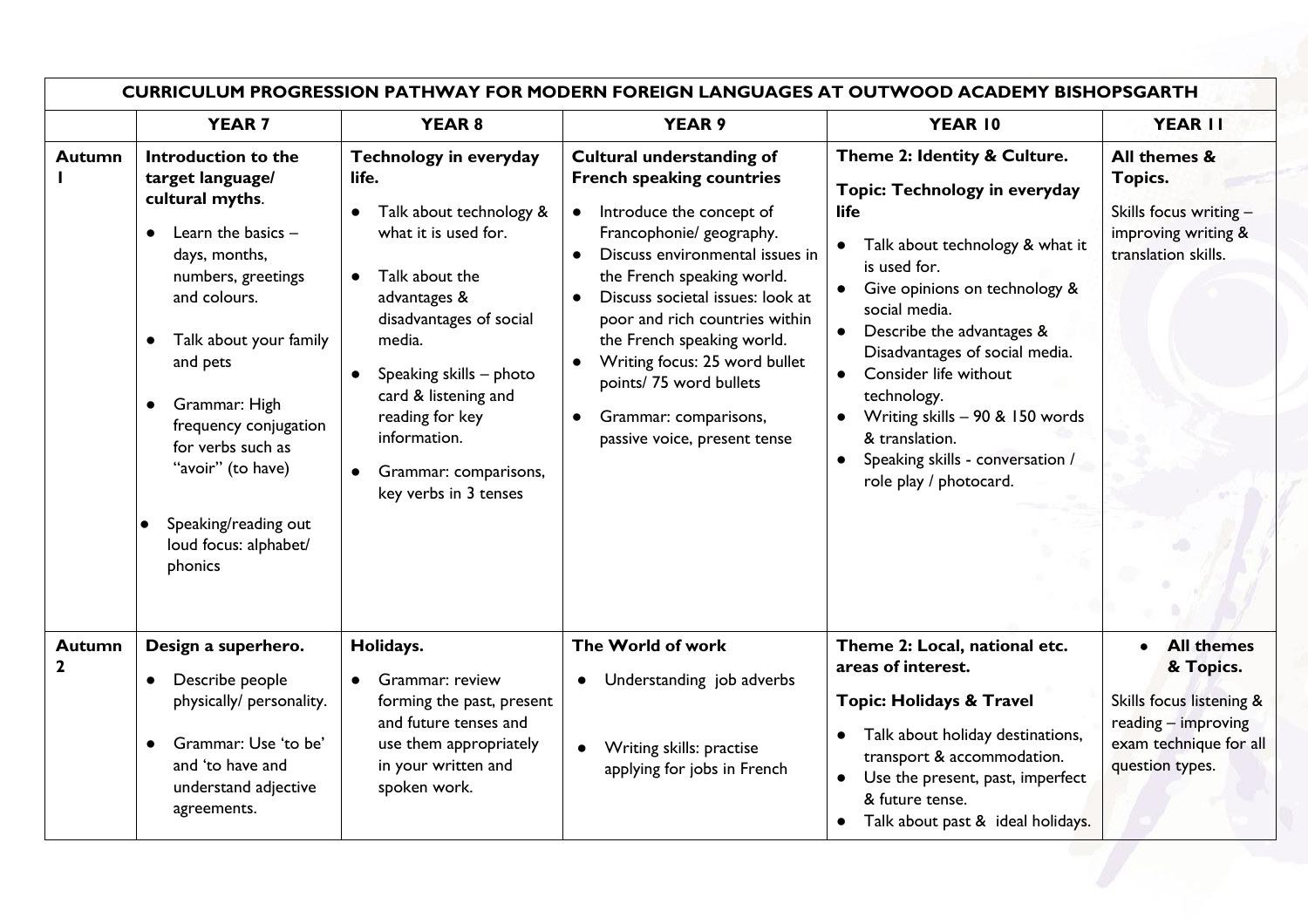| Speaking and writing<br>$\bullet$<br>focus:<br>conversation/writing<br>from memory<br>Cultural focus:<br>$\bullet$<br>Christmas in TL<br>countries.                                                                                                                                                                                                                                                                            | Talk about destinations,<br>transport,<br>accommodation and<br>activities.<br>Writing skills - 90 word<br>writing from memory.<br>Speaking skills - role<br>$\bullet$<br>play; photocard &<br>conversation                                                                                                              | Develop reading and listening<br><b>skills</b><br>Speaking skills: answer<br>$\bullet$<br>interview questions                                                                                                                                                                                              | Speaking skills - conversation &<br>$\bullet$<br>photocard<br>Writing Skills - 90/150 words &<br>$\bullet$<br>translation                                                                                                                                                                                                                                                                                                               |                                                                                                                                                               |
|--------------------------------------------------------------------------------------------------------------------------------------------------------------------------------------------------------------------------------------------------------------------------------------------------------------------------------------------------------------------------------------------------------------------------------|-------------------------------------------------------------------------------------------------------------------------------------------------------------------------------------------------------------------------------------------------------------------------------------------------------------------------|------------------------------------------------------------------------------------------------------------------------------------------------------------------------------------------------------------------------------------------------------------------------------------------------------------|-----------------------------------------------------------------------------------------------------------------------------------------------------------------------------------------------------------------------------------------------------------------------------------------------------------------------------------------------------------------------------------------------------------------------------------------|---------------------------------------------------------------------------------------------------------------------------------------------------------------|
| <b>Schools around the</b><br>Spring I<br>world.<br>Talk about school<br>subjects.<br>Give extended<br>opinions.<br>Describe school<br>facilities & the<br>school day.<br>Grammar: Use the<br>regular present<br>tense to describe<br>a typical day and<br>the conditional<br>tense to describe<br>your ideal school.<br>Continue to<br>$\bullet$<br>develop writing<br>skills from<br>memory.<br>Cultural focus:<br>compare Uk | Town: a cultural study<br>Cultural focus:<br>compare a town in<br>the French speaking<br>world to a town in<br>the UK.<br>Talk about places<br>and activities you can<br>do in town.<br>Practice giving<br>/understanding<br>directions.<br>Grammar: adjectival<br>agreement and word<br>order, the<br>imperative form. | <b>Environment</b><br>Discuss world issues<br>$\bullet$<br>Revisit specific environmental<br>issues in the French speaking<br>world<br>Talk about local environmental<br>issues<br>Suggest solutions to<br>$\bullet$<br>environmental problems<br>Grammar: modal verbs, persuasive<br>writing, If clauses. | <b>Theme 3: Current &amp; Future</b><br><b>Study &amp; Employment</b><br><b>Topic: Education post-16</b><br>Listening and reading skills focus.<br>$\bullet$<br>Talk about plans for future<br>study/ university<br>Discuss the advantages &<br>$\bullet$<br>disadvantages of university vs<br>travel/ gap year<br>Writing skills -90 & 150 &<br>translation.<br>Speaking skills - conversation /<br>$\bullet$<br>role play / photocard | All themes &<br>Topics.<br>Skills focus speaking -<br>development of role<br>play/ photo card skills<br>and preparation of all<br>topics for<br>conversation. |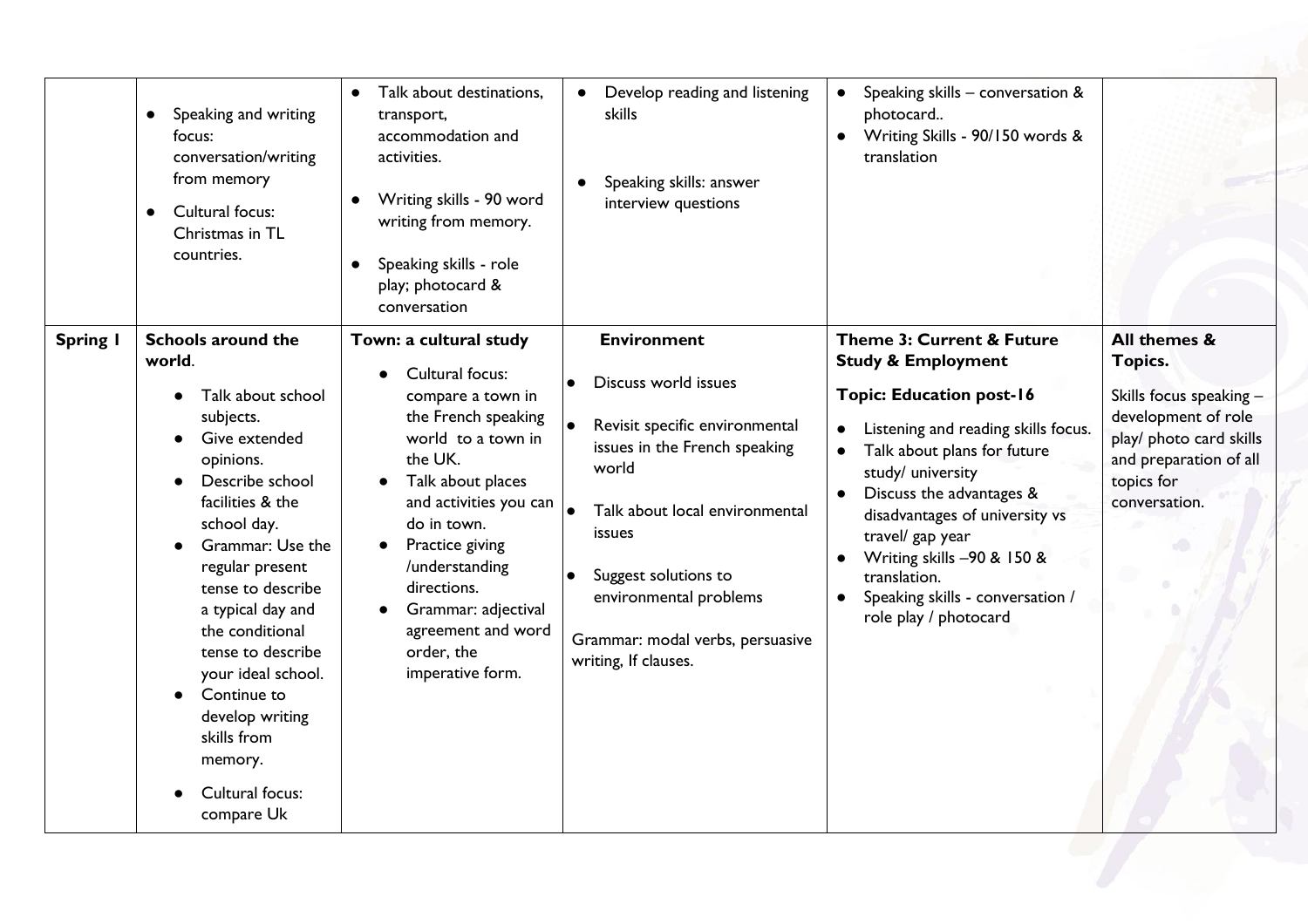|                 | schools to schools<br>abroad.                                                                                                                                                                                                                                                                                    |                                                                                                                                                                                                                                                                                                                         |                                                                                                                                                                                                                                                                                                                                                |                                                                                                                                                                                                                                                                                                                                                                                                                                                                                                                                  |                                                  |
|-----------------|------------------------------------------------------------------------------------------------------------------------------------------------------------------------------------------------------------------------------------------------------------------------------------------------------------------|-------------------------------------------------------------------------------------------------------------------------------------------------------------------------------------------------------------------------------------------------------------------------------------------------------------------------|------------------------------------------------------------------------------------------------------------------------------------------------------------------------------------------------------------------------------------------------------------------------------------------------------------------------------------------------|----------------------------------------------------------------------------------------------------------------------------------------------------------------------------------------------------------------------------------------------------------------------------------------------------------------------------------------------------------------------------------------------------------------------------------------------------------------------------------------------------------------------------------|--------------------------------------------------|
| <b>Spring 2</b> | <b>Sports and hobbies</b><br>Develop reading and<br>listening skills.<br>Talk about sports/<br>leisure activities<br>Grammar: talk about<br>your free time<br>activities in the<br>present tense and in<br>the future tense.<br>Develop speaking -<br>$\bullet$<br>photocard/role play &<br>writing from memory. | <b>House and Home</b><br>Name different types<br>of houses.<br>Describe<br>$\bullet$<br>rooms/furniture in<br>the house.<br>Grammar:conditional<br>tense to describe<br>your ideal house.<br>Writing focus:<br>$\bullet$<br>extend written and<br>spoken work with<br>the inclusion of<br>higher level<br>constructions | Speaking skills and healthy<br>lifestyles<br>Model how to successfully<br>$\bullet$<br>respond to Role play and<br>Photocard questions on<br>different topics.<br>Practise a variety of role<br>plays/ Photocard questions<br>Compare past/present<br>$\bullet$<br>lifestyles<br>(drugs/alcohol/smoking)<br>Discuss health issues<br>$\bullet$ | <b>Theme: Current &amp; Future</b><br><b>Study &amp; Employment.</b><br>Topic: Jobs & ambitions<br>Talk about jobs and their<br>$\bullet$<br>advantages and disadvantages.<br>Talk about future career<br>ambitions.<br>explore the world of work to<br>include how to get a job/<br>interviews & work experience.<br>Describe current part time work<br>$\bullet$<br>and ways of earning money as a<br>teenager.<br>Writing skills -40 / 90/ 150<br>words & translation into TL.<br>Speaking skills - role play /<br>photocard. | <b>Revision of all key</b><br>topics and skills. |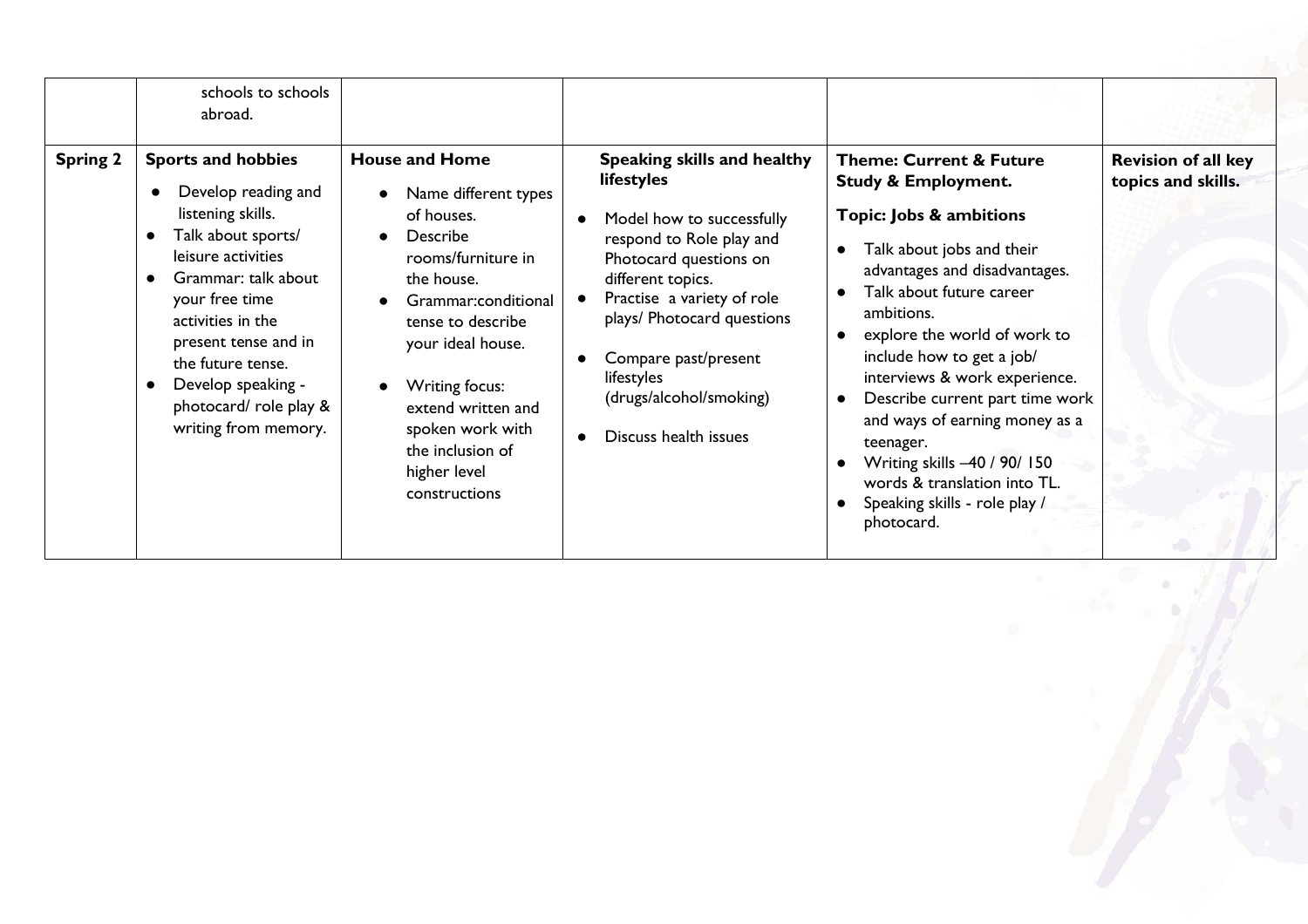| <b>Summe</b><br>r <sub>l</sub> | Leisure time.<br><b>Grammar: Form and</b><br>use the past tense.<br>Talking about a<br>$\bullet$<br>memorable weekend<br>Speaking and writing<br>$\bullet$<br>focus.<br>Continue to develop<br>$\bullet$<br>writing from memory.                                                                                                                | <b>Food and Drink.</b><br>Cultural focus: cultural<br>links to eating habits<br>(timing/meals/<br>celebration food)<br>Give quality, extended<br>$\bullet$<br>opinions about food and<br>drink.<br>Learn transactional<br>language to order/ buy<br>things.<br>Speaking skills - role<br>play.<br>Listening & reading for<br>$\bullet$<br>key information.                          | <b>Music and TV</b><br>Introduce types of music/<br>$\bullet$<br>TV shows<br>give extended opinions on<br>French songs and TV<br>programmes<br>Cultural focus: discover<br>French speaking artists and<br>TV programmes<br>Develop Reading &<br>Listening skills<br>Grammar: present tense,<br>modal verbs, key 3rd<br>person verbs. | Theme I and theme 2 revision.<br><b>Topic: Revision</b><br>Listening and reading skills focus.<br>Theme I - family and<br>$\bullet$<br>relationships / Technology / Free<br>time past & future<br>Theme 2 - Town / Ideal house.<br>Speaking skills - Conversation.                                                                                                    | <b>External</b><br><b>Examinations.</b> |
|--------------------------------|-------------------------------------------------------------------------------------------------------------------------------------------------------------------------------------------------------------------------------------------------------------------------------------------------------------------------------------------------|-------------------------------------------------------------------------------------------------------------------------------------------------------------------------------------------------------------------------------------------------------------------------------------------------------------------------------------------------------------------------------------|--------------------------------------------------------------------------------------------------------------------------------------------------------------------------------------------------------------------------------------------------------------------------------------------------------------------------------------|-----------------------------------------------------------------------------------------------------------------------------------------------------------------------------------------------------------------------------------------------------------------------------------------------------------------------------------------------------------------------|-----------------------------------------|
| <b>Summe</b><br>r <sub>2</sub> | <b>Cultural unit: Art and</b><br><b>French cartoonists</b><br>Discover famous<br>works of art.<br>Practise describing<br>paintings.<br>Give extended<br>opinions.<br>Grammar focus:<br>descriptive<br>language/ complex<br>connectives.<br>Find out about<br>famous French<br>cartoonists.<br>Watch and study<br>$\bullet$<br>"Le Petit Nicola" | <b>Cultural unit: The Fixer</b><br>unit<br>Explore careers in<br>$\bullet$<br><b>MFL</b><br><b>Translation focus</b><br>from the point of<br>view of a fixer.<br>Explore different<br>$\bullet$<br>locations in France<br>Practise transactional<br>language<br>Cultural focus:<br>geography, festivals,<br>recap on food and<br>drinks.<br>Consolidate giving<br>extended opinions | <b>Film project</b><br>Understanding film<br>soundtracks.<br>Describing extracts from<br>films.<br>Writing focus: write an<br>extended review on a<br>French speaking film.<br>Grammar: use 3 tenses and<br>quality connectives.                                                                                                     | Theme: All themes.<br><b>Topic: Revision</b><br>Theme 2 - Holidays present/<br>favourite/ past<br>Theme 3 - My studies / future<br>plans.<br>Theme 2 - Social Issues.<br>Theme 2 - Global issues.<br>Theme I - Customs and<br>Festivals.<br>Speaking skills - Conversation.<br>Writing skills - 90/150 Words.<br>$\bullet$<br>Listening & reading skills<br>$\bullet$ |                                         |